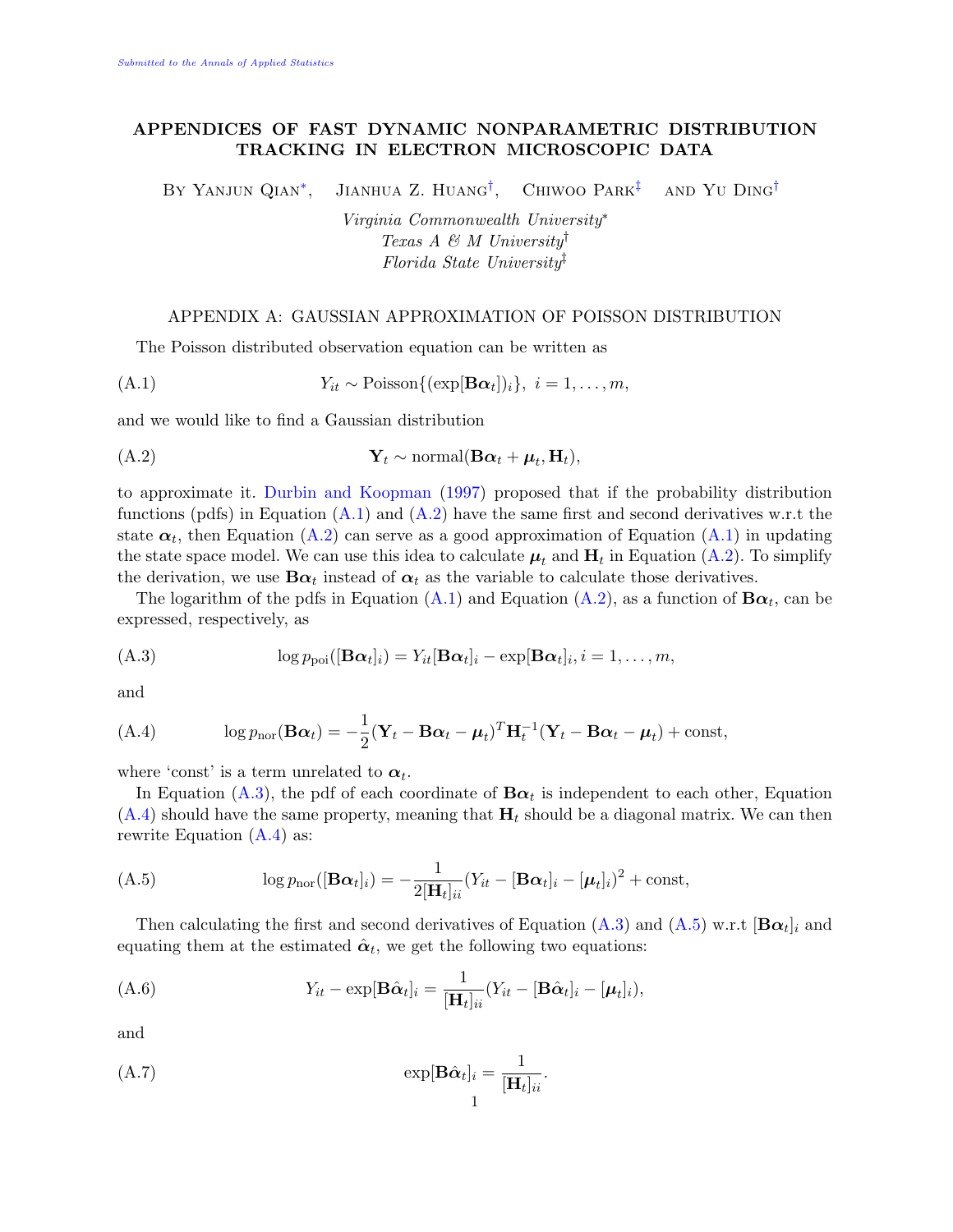The two equations further yield:

<span id="page-1-0"></span>(A.8) 
$$
[\mathbf{H}_t]_{ii} = \frac{1}{\exp[\mathbf{B}\hat{\boldsymbol{\alpha}}_t]_i} = \exp[-\mathbf{B}\hat{\boldsymbol{\alpha}}_t]_i,
$$

and

$$
(A.9) \qquad [\boldsymbol{\mu}_t]_i = Y_{it} - [\mathbf{B}\hat{\boldsymbol{\alpha}}_t]_i - \exp[-\mathbf{B}\hat{\boldsymbol{\alpha}}_t]_i(Y_{it} - \exp[\mathbf{B}\hat{\boldsymbol{\alpha}}_t]_i).
$$

Rewriting Equation [\(A.8\)](#page-1-0) and [\(A.9\)](#page-1-1) in a matrix form, we finally obtain  $\mu_t$  and **H** as:

$$
\mathbf{\mu}_t = \mathbf{Y} - \mathbf{B}\hat{\mathbf{\alpha}}_t - \exp(-\mathbf{B}\hat{\mathbf{\alpha}}_t)[\mathbf{Y} - \exp(\mathbf{B}\hat{\mathbf{\alpha}}_t)],
$$
  
\n
$$
\mathbf{H} = \text{diag}[\exp(-\mathbf{B}\hat{\mathbf{\alpha}}_t)].
$$

### <span id="page-1-1"></span>APPENDIX B: DETAILED STEPS OF KALMAN FILTER

Given a linear Gaussian state space model

(B.1) 
$$
\mathbf{Y}_{t} \sim \text{normal}(\mathbf{B}\boldsymbol{\alpha}_{t} + \boldsymbol{\mu}_{t}, \mathbf{H}_{t}),
$$

$$
\boldsymbol{\alpha}_{t+1} = \boldsymbol{\alpha}_{t} + \mathbf{w}_{t}, \ \mathbf{w}_{t} \sim \text{normal}(\mathbf{0}, \mathbf{Q}),
$$

the Kalman filter can estimate the state  $\alpha_t$  in a recursive way from  $t = 1$  to time T. First we need to predict  $\alpha_t$  and its covariance according to the estimation of the previous step as

(B.2) 
$$
\begin{aligned}\n\hat{\alpha}_t^- &= \hat{\alpha}_{t-1}, \\
\mathbf{P}_t^- &= \mathbf{P}_{t-1} + \mathbf{Q},\n\end{aligned}
$$

where  $\hat{\alpha}_t^-$  is called the prior estimator and  $P_t^-$  is the prior covariance matrix. The two equations above can be derived from the distribution of  $p(\alpha_t | Y_1, \dots, Y_{t-1})$  [\(Durbin and Koopman,](#page-2-1) [2012\)](#page-2-1).

When a new  $Y_t$  is coming, we calculate the innovation  $\nu_t$  and its covariance matrix according to the previous prediction  $\hat{\boldsymbol{\alpha}}_t^-$  and the new input  $\mathbf{Y}_t$  as

(B.3) 
$$
\nu_t = \mathbf{Y}_t - \mathbf{B}\hat{\alpha}_t^- - \mu_t; \mathbf{F}_t = \mathbf{B}\mathbf{P}_t^- \mathbf{B}^T + \mathbf{H}_t.
$$

Then the Kalman gain will be calculated as:

$$
\mathbf{K}_t = \mathbf{P}_t^- \mathbf{B}^T \mathbf{F}_t^{-1}.
$$

At last we update the estimator of state  $\alpha_t$  and its covariance matrix as:

(B.5) 
$$
\hat{\alpha}_t = \hat{\alpha}_t^- + \mathbf{K}_t \boldsymbol{\nu}_t, \n\mathbf{P}_t = \mathbf{P}_t^- (\mathbf{I} - \mathbf{K}_t \mathbf{B})^T,
$$

where  $\hat{\alpha}_t$  is called the posterior estimator and  $\mathbf{P}^-_t$  is the posterior covariance matrix. Those equations can be derived from the distribution of  $p(\alpha_t | Y_1, \cdots, Y_t)$  [\(Durbin and Koopman,](#page-2-1) [2012\)](#page-2-1).

# <span id="page-1-2"></span>APPENDIX C: POSTERIOR DISTRIBUTION OF  $\sigma_{\alpha}^2$  AND  $\sigma_{\epsilon}^2$

Here we want to show the derivation of the posterior distribution of  $\sigma_{\alpha}^2$  and  $\sigma_{\epsilon}^2$  in our Bayesian model:

$$
Y_{it} \sim \text{Poisson}\{(\exp[\mathbf{BC}\boldsymbol{\gamma}_t])_i\},
$$
  
\n(C.1) 
$$
\boldsymbol{\gamma}_{t+1} - \boldsymbol{\gamma}_t = \mathbf{w}_t \sim \text{normal}(\mathbf{0}, \mathbf{Q}), \ \mathbf{Q} = \text{diag}(\sigma_\alpha^2, \sigma_\alpha^2, \sigma_\epsilon^2, \cdots, \sigma_\epsilon^2),
$$
  
\n
$$
\sigma_\alpha^2 \sim \text{inverse-gamma}(a_1, b_1), \ \sigma_\epsilon^2 \sim \text{inverse-gamma}(a_2, b_2).
$$